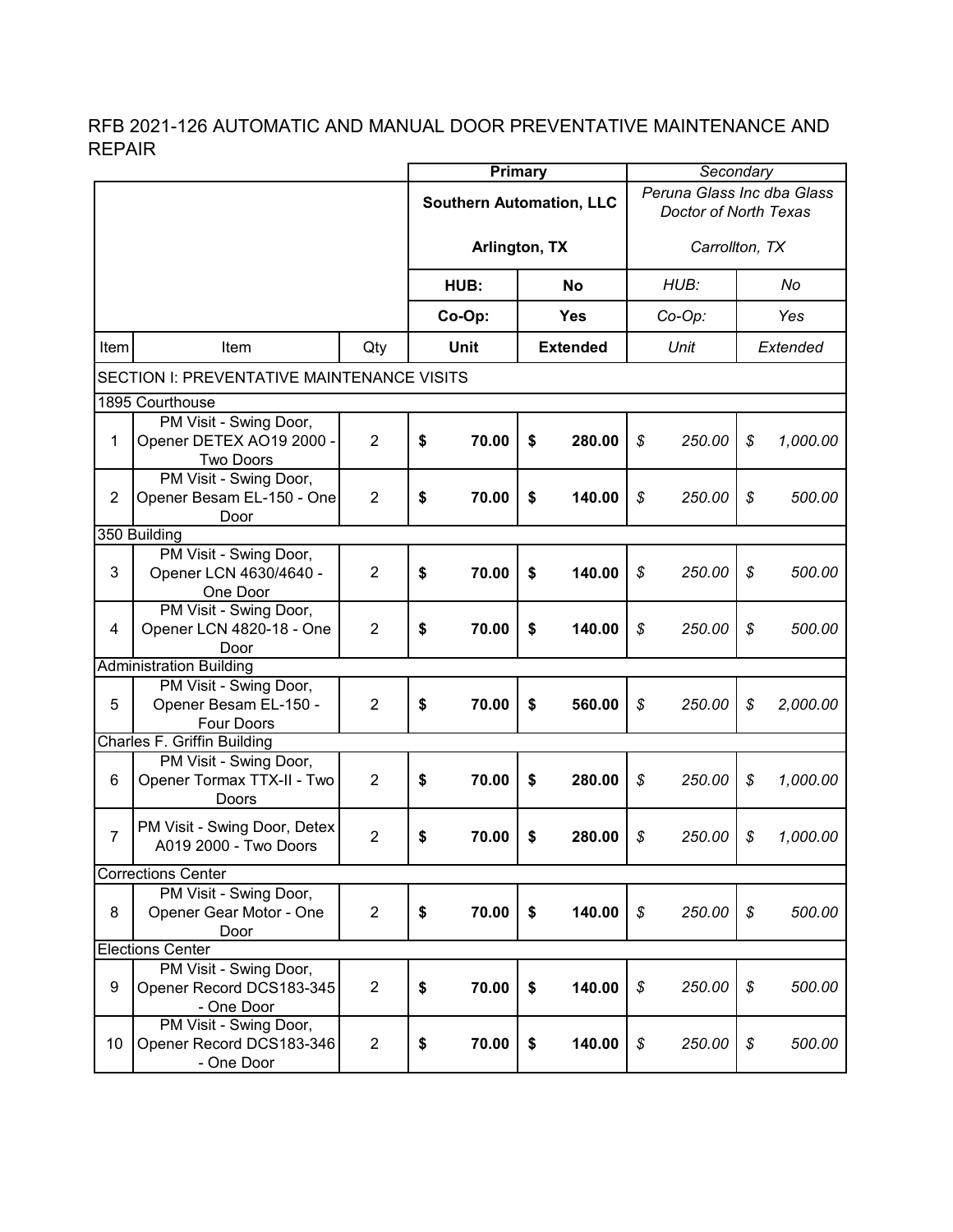|                                                                               |                                                                                                                                                                                                                                                                                |               | <b>Primary</b> |                |                                                     |                                                    | Secondary |               |          |  |  |
|-------------------------------------------------------------------------------|--------------------------------------------------------------------------------------------------------------------------------------------------------------------------------------------------------------------------------------------------------------------------------|---------------|----------------|----------------|-----------------------------------------------------|----------------------------------------------------|-----------|---------------|----------|--|--|
|                                                                               |                                                                                                                                                                                                                                                                                |               |                |                | Peruna Glass Inc dba Glass<br>Doctor of North Texas |                                                    |           |               |          |  |  |
|                                                                               |                                                                                                                                                                                                                                                                                | Arlington, TX |                |                |                                                     | Carrollton, TX                                     |           |               |          |  |  |
|                                                                               |                                                                                                                                                                                                                                                                                |               |                |                | No                                                  |                                                    | HUB:      |               | No       |  |  |
|                                                                               |                                                                                                                                                                                                                                                                                |               |                |                | <b>Yes</b>                                          |                                                    | Co-Op:    |               | Yes      |  |  |
| Item<br>Item                                                                  | Qty                                                                                                                                                                                                                                                                            |               | Unit           |                |                                                     |                                                    | Unit      |               | Extended |  |  |
| SECTION I: PREVENTATIVE MAINTENANCE VISITS                                    |                                                                                                                                                                                                                                                                                |               |                |                |                                                     |                                                    |           |               |          |  |  |
|                                                                               |                                                                                                                                                                                                                                                                                |               |                |                |                                                     |                                                    |           |               |          |  |  |
| Opener Detex A019 2000 -<br>One Door                                          | $\overline{2}$                                                                                                                                                                                                                                                                 | \$            | 70.00          | \$             | 140.00                                              | \$                                                 | 250.00    | \$            | 500.00   |  |  |
| PM Visit - Opener Lockman<br>Peck 3061 2000 - One Door                        | $\overline{2}$                                                                                                                                                                                                                                                                 | \$            | 70.00          | \$             | 140.00                                              | \$                                                 | 250.00    | \$            | 500.00   |  |  |
| Lancaster Annex                                                               |                                                                                                                                                                                                                                                                                |               |                |                |                                                     |                                                    |           |               |          |  |  |
| PM Visit - Sliding Door, Quad<br>700 - Two Doors                              | $\overline{2}$                                                                                                                                                                                                                                                                 | \$            | 70.00          | \$             | 280.00                                              | $\boldsymbol{\mathcal{S}}$                         | 250.00    | \$            | 1,000.00 |  |  |
|                                                                               |                                                                                                                                                                                                                                                                                |               |                |                |                                                     |                                                    |           |               |          |  |  |
| Norton 6900 - Eight Doors                                                     | $\overline{2}$                                                                                                                                                                                                                                                                 | \$            | 70.00          | \$             | 1,120.00                                            | $\boldsymbol{\mathcal{S}}$                         | 250.00    | \$            | 4,000.00 |  |  |
| Miller Ave Administration Building                                            |                                                                                                                                                                                                                                                                                |               |                |                |                                                     |                                                    |           |               |          |  |  |
| PM Visit - Swing Door,<br>Opener LCN 4630/4640 -<br>One Door                  | $\overline{2}$                                                                                                                                                                                                                                                                 | \$            | 70.00          | \$             | 140.00                                              | \$                                                 | 250.00    | $\mathcal{L}$ | 500.00   |  |  |
| Northeast Courthouse                                                          |                                                                                                                                                                                                                                                                                |               |                |                |                                                     |                                                    |           |               |          |  |  |
| PM Visit - Swing Door,<br><b>Opener LCN Senior Swing</b><br>9500 - Nine Doors | $\overline{2}$                                                                                                                                                                                                                                                                 | \$            | 70.00          | \$             | 1,260.00                                            | \$                                                 | 250.00    | \$            | 4,500.00 |  |  |
|                                                                               |                                                                                                                                                                                                                                                                                |               |                |                |                                                     |                                                    |           |               |          |  |  |
| Opener Detex A019 2000 -<br><b>Two Doors</b>                                  | $\overline{2}$                                                                                                                                                                                                                                                                 | \$            | 70.00          | \$             | 280.00                                              | \$                                                 | 250.00    | \$            | 1,000.00 |  |  |
|                                                                               |                                                                                                                                                                                                                                                                                |               |                |                |                                                     |                                                    |           |               |          |  |  |
| Opener Detex A019 2000 -<br><b>Two Doors</b>                                  | $\overline{2}$                                                                                                                                                                                                                                                                 | \$            | 70.00          | \$             | 280.00                                              | \$                                                 | 250.00    | \$            | 1,000.00 |  |  |
|                                                                               |                                                                                                                                                                                                                                                                                |               |                |                |                                                     |                                                    |           |               |          |  |  |
| Opener Detex A019 2000 -<br>One Door                                          | $\overline{2}$                                                                                                                                                                                                                                                                 | \$            | 70.00          | \$             | 140.00                                              | \$                                                 | 250.00    | \$            | 500.00   |  |  |
| PM Visit - Swing Door,<br>Opener Gyrotech 35-4800 -<br>One Door               | $\overline{2}$                                                                                                                                                                                                                                                                 | \$            | 70.00          | \$             | 140.00                                              | \$                                                 | 250.00    | \$            | 500.00   |  |  |
|                                                                               | <b>Family Law Center</b><br>PM Visit - Swing Door,<br><b>Medical Examiner's Office</b><br>PM Visit - Sliding Door,<br><b>Northwest Annex</b><br>PM Visit - Swing Door,<br>Northwest Subcourthouse<br>PM Visit - Swing Door,<br><b>Plaza Building</b><br>PM Visit - Swing Door, |               |                | HUB:<br>Co-Op: |                                                     | <b>Southern Automation, LLC</b><br><b>Extended</b> |           |               |          |  |  |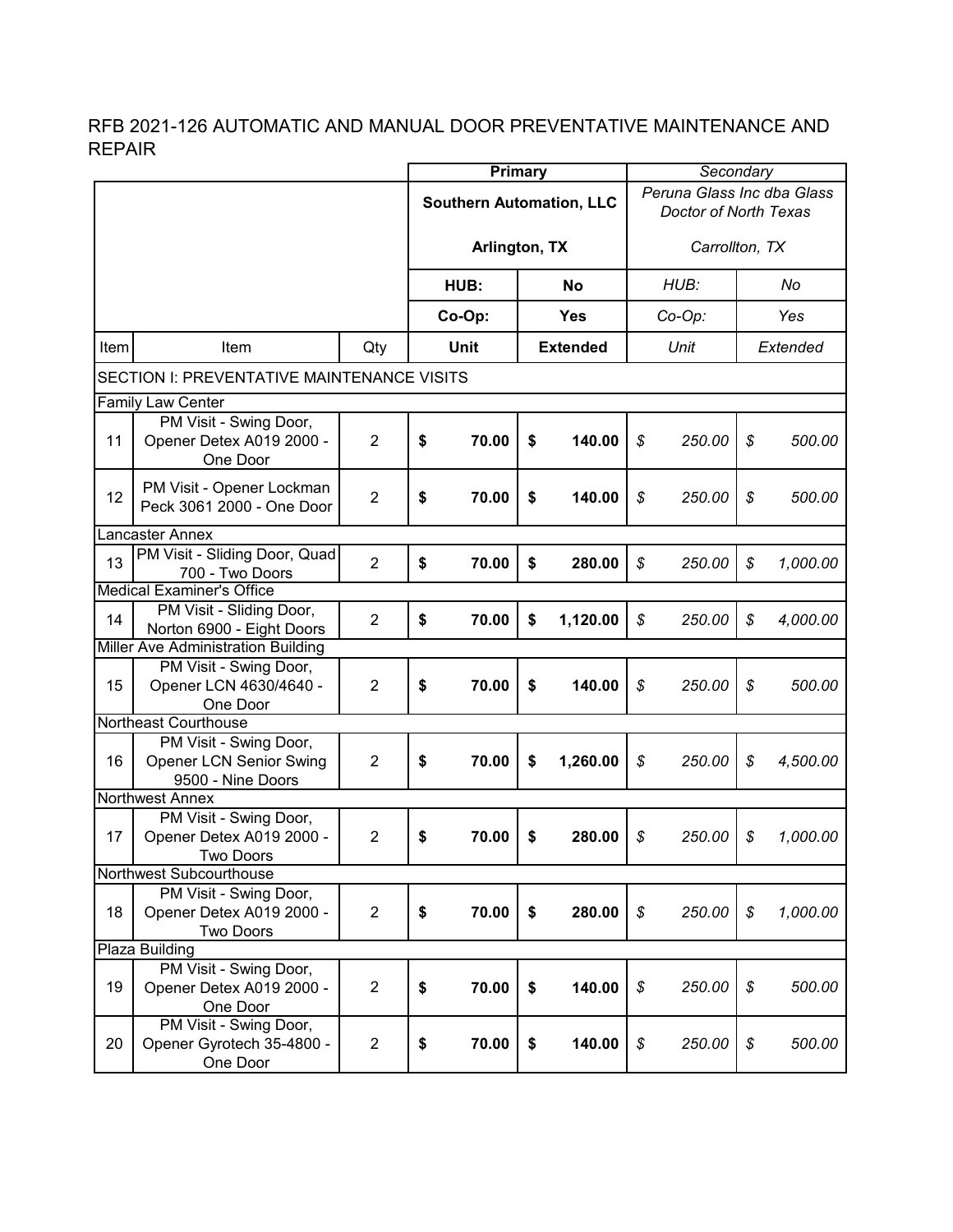|                                            |                                                                |                | <b>Primary</b>                  |               |            |                 |                                                     | Secondary      |    |          |  |  |
|--------------------------------------------|----------------------------------------------------------------|----------------|---------------------------------|---------------|------------|-----------------|-----------------------------------------------------|----------------|----|----------|--|--|
|                                            |                                                                |                | <b>Southern Automation, LLC</b> |               |            |                 | Peruna Glass Inc dba Glass<br>Doctor of North Texas |                |    |          |  |  |
|                                            |                                                                |                |                                 | Arlington, TX |            |                 |                                                     | Carrollton, TX |    |          |  |  |
|                                            |                                                                |                |                                 | HUB:          |            | <b>No</b>       | HUB:                                                |                | No |          |  |  |
|                                            |                                                                |                |                                 | Co-Op:        | <b>Yes</b> |                 | Co-Op:                                              |                |    | Yes      |  |  |
| Item                                       | Item                                                           | Qty            |                                 | <b>Unit</b>   |            | <b>Extended</b> |                                                     | Unit           |    | Extended |  |  |
| SECTION I: PREVENTATIVE MAINTENANCE VISITS |                                                                |                |                                 |               |            |                 |                                                     |                |    |          |  |  |
|                                            | <b>Plaza Building</b>                                          |                |                                 |               |            |                 |                                                     |                |    |          |  |  |
| 21                                         | PM Visit - Swing Door,<br>Opener Norton 5700 - Ten<br>Doors    | $\overline{2}$ | \$                              | 70.00         | \$         | 1,400.00        | \$                                                  | 250.00         | \$ | 5,000.00 |  |  |
| 22                                         | PM Visit - Swing Door,<br>Opener Tormax 1102 - Nine<br>Doors   | $\overline{2}$ | \$                              | 70.00         | \$         | 1,260.00        | \$                                                  | 250.00         | \$ | 4,500.00 |  |  |
|                                            | <b>Resource Connection Building 1100</b>                       |                |                                 |               |            |                 |                                                     |                |    |          |  |  |
| 23                                         | PM Visit - Swing Door,<br>Opener Besam 235392 -<br>One Door    | $\overline{2}$ | \$                              | 70.00         | \$         | 140.00          | \$                                                  | 250.00         | \$ | 500.00   |  |  |
| 24                                         | PM Visit - Swing Door, GTR<br>5X567378013 - One Door           | $\overline{2}$ | \$                              | 70.00         | \$         | 140.00          | \$                                                  | 250.00         | \$ | 500.00   |  |  |
|                                            | Resource Connection Building 1200                              |                |                                 |               |            |                 |                                                     |                |    |          |  |  |
| 25                                         | PM Visit - Swing Door,<br>Opener Besam 235394 -<br>One Door    | $\overline{c}$ | \$                              | 70.00         | \$         | 140.00          | \$                                                  | 250.00         | \$ | 500.00   |  |  |
| 26                                         | PM Visit - Swing Door,<br>Opener Besam 235395 -<br>One Door    | $\overline{2}$ | \$                              | 70.00         | \$         | 140.00          | \$                                                  | 250.00         | \$ | 500.00   |  |  |
| 27                                         | PM Visit - Swing Door,<br>Opener Besam 235396 -<br>One Door    | $\overline{2}$ | \$                              | 70.00         | \$         | 140.00          | \$                                                  | 250.00         | \$ | 500.00   |  |  |
|                                            | <b>Resource Connection Building 1300</b>                       |                |                                 |               |            |                 |                                                     |                |    |          |  |  |
| 28                                         | PM Visit - Swing Door,<br>Opener KM DC112-944 -<br>One Door    | $\overline{2}$ | \$                              | 70.00         | \$         | 140.00          | \$                                                  | 250.00         | \$ | 500.00   |  |  |
| 29                                         | PM Visit - Swing Door,<br>Opener Besam BS235402 -<br>One Door  | $\overline{c}$ | \$                              | 70.00         | \$         | 140.00          | \$                                                  | 250.00         | \$ | 500.00   |  |  |
| 30                                         | PM Visit - Swing Door,<br>Opener GTR 51563722018 -<br>One Door | $\overline{2}$ | \$                              | 70.00         | \$         | 140.00          | \$                                                  | 250.00         | \$ | 500.00   |  |  |
| 31                                         | PM Visit - Swing Door,<br>Opener GTR 51563721009 -<br>One Door | $\overline{c}$ | \$                              | 70.00         | \$         | 140.00          | \$                                                  | 250.00         | \$ | 500.00   |  |  |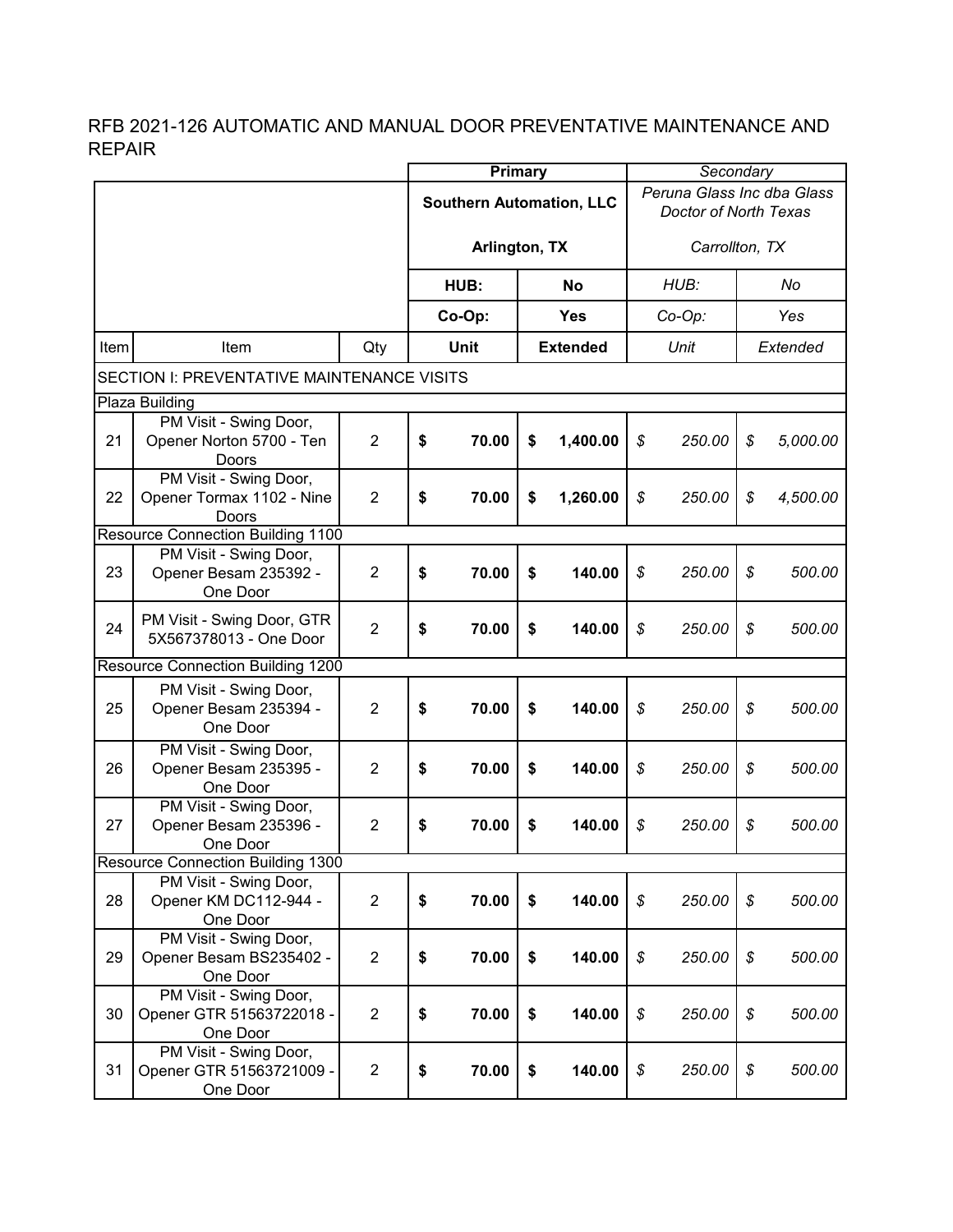|      |                                                               |                | <b>Primary</b>                  |               |            | Secondary       |                            |                                                     |    |          |  |  |
|------|---------------------------------------------------------------|----------------|---------------------------------|---------------|------------|-----------------|----------------------------|-----------------------------------------------------|----|----------|--|--|
|      |                                                               |                | <b>Southern Automation, LLC</b> |               |            |                 |                            | Peruna Glass Inc dba Glass<br>Doctor of North Texas |    |          |  |  |
|      |                                                               |                |                                 | Arlington, TX |            |                 | Carrollton, TX             |                                                     |    |          |  |  |
|      |                                                               |                |                                 | HUB:          | <b>No</b>  |                 | HUB:                       |                                                     | No |          |  |  |
|      |                                                               |                |                                 | Co-Op:        | <b>Yes</b> |                 | Co-Op:                     |                                                     |    | Yes      |  |  |
| Item | Item                                                          | Qty            |                                 | Unit          |            | <b>Extended</b> | Unit                       |                                                     |    | Extended |  |  |
|      | SECTION I: PREVENTATIVE MAINTENANCE VISITS                    |                |                                 |               |            |                 |                            |                                                     |    |          |  |  |
|      | <b>Resource Connection Building 1400</b>                      |                |                                 |               |            |                 |                            |                                                     |    |          |  |  |
| 32   | PM Visit - Swing Door,<br>Opener Tormax 5D1101 -<br>One Door  | $\overline{2}$ | \$                              | 70.00         | \$         | 140.00          | $\boldsymbol{\mathcal{S}}$ | 250.00                                              | \$ | 500.00   |  |  |
| 33   | PM Visit - Swing Door,<br>Opener Besam BS235401 -<br>One Door | $\overline{2}$ | \$                              | 70.00         | \$         | 140.00          | \$                         | 250.00                                              | \$ | 500.00   |  |  |
| 34   | PM Visit - Swing Door,<br>Opener Norton 6000 - One<br>Door    | $\overline{2}$ | \$                              | 70.00         | \$         | 140.00          | \$                         | 250.00                                              | \$ | 500.00   |  |  |
|      | <b>Resource Connection Building 1500</b>                      |                |                                 |               |            |                 |                            |                                                     |    |          |  |  |
| 35   | PM Visit - Swing Door,<br>Opener Tormax 2011 - One<br>Door    | $\overline{2}$ | \$                              | 70.00         | \$         | 140.00          | \$                         | 250.00                                              | \$ | 500.00   |  |  |
|      | <b>Resource Connection Building 2100</b>                      |                |                                 |               |            |                 |                            |                                                     |    |          |  |  |
| 36   | PM Visit - Swing Door,<br>Opener Besam BS244352 -<br>One Door | 2              | \$                              | 70.00         | \$         | 140.00          | \$                         | 250.00                                              | \$ | 500.00   |  |  |
| 37   | PM Visit - Swing Door,<br>Opener Tormax SD 1101 -<br>One Door | 2              | \$                              | 70.00         | \$         | 140.00          | \$                         | 250.00                                              | \$ | 500.00   |  |  |
| 38   | PM Visit - Swing Door,<br>Opener Besam BS244354 -<br>One Door | 2              | \$                              | 70.00         | \$         | 140.00          | \$                         | 250.00                                              | \$ | 500.00   |  |  |
|      | <b>Resource Connection Building 2200</b>                      |                |                                 |               |            |                 |                            |                                                     |    |          |  |  |
| 39   | PM Visit - Swing Door,<br>Opener Besam BS094992 -<br>One Door | $\overline{2}$ | \$                              | 70.00         | \$         | 140.00          | \$                         | 250.00                                              | \$ | 500.00   |  |  |
|      | <b>Resource Connection Building 2300</b>                      |                |                                 |               |            |                 |                            |                                                     |    |          |  |  |
| 40   | PM Visit - Swing Door,<br>Opener Besam BS094993 -<br>One Door | $\overline{2}$ | \$                              | 70.00         | \$         | 140.00          | \$                         | 250.00                                              | \$ | 500.00   |  |  |
| 41   | PM Visit - Swing Door,<br>Opener Besam BS094994 -<br>One Door | $\overline{2}$ | \$                              | 70.00         | \$         | 140.00          | \$                         | 250.00                                              | \$ | 500.00   |  |  |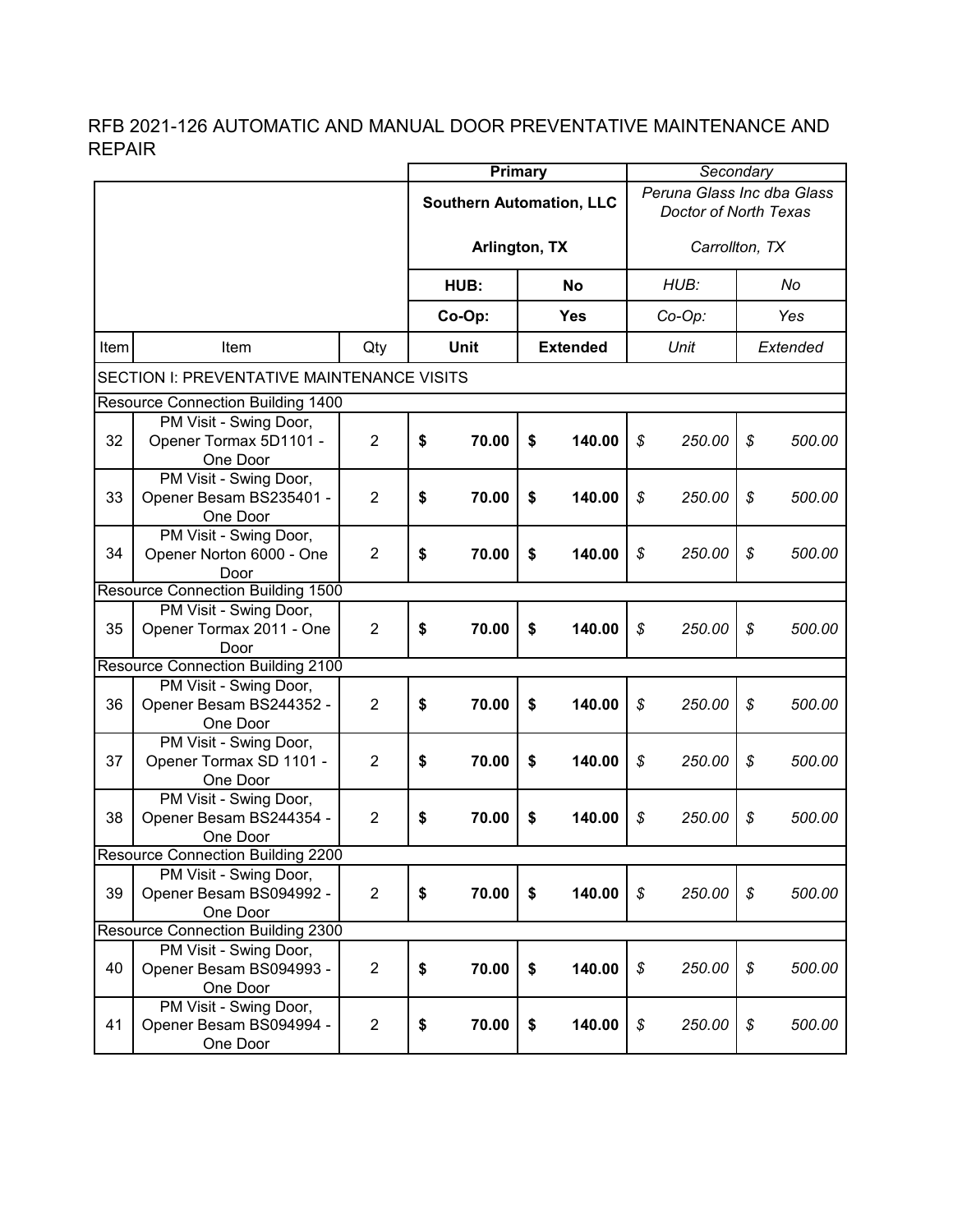|                                            |                                                                        |                | <b>Primary</b>                  |               |               |                 |                                                     | Secondary      |               |          |  |  |
|--------------------------------------------|------------------------------------------------------------------------|----------------|---------------------------------|---------------|---------------|-----------------|-----------------------------------------------------|----------------|---------------|----------|--|--|
|                                            |                                                                        |                | <b>Southern Automation, LLC</b> |               |               |                 | Peruna Glass Inc dba Glass<br>Doctor of North Texas |                |               |          |  |  |
|                                            |                                                                        |                |                                 | Arlington, TX |               |                 |                                                     | Carrollton, TX |               |          |  |  |
|                                            |                                                                        |                |                                 | HUB:          |               | <b>No</b>       | HUB:                                                |                | No            |          |  |  |
|                                            |                                                                        |                |                                 | Co-Op:        |               | <b>Yes</b>      | Co-Op:                                              |                |               | Yes      |  |  |
| Item                                       | Item                                                                   | Qty            |                                 | <b>Unit</b>   |               | <b>Extended</b> |                                                     | Unit           |               | Extended |  |  |
| SECTION I: PREVENTATIVE MAINTENANCE VISITS |                                                                        |                |                                 |               |               |                 |                                                     |                |               |          |  |  |
|                                            | Resource Connection Building 2300                                      |                |                                 |               |               |                 |                                                     |                |               |          |  |  |
| 42                                         | PM Visit - Swing Door,<br>Opener Besam BS235404 -<br>One Door          | $\overline{2}$ | \$                              | 70.00         | \$            | 140.00          | $\boldsymbol{\mathcal{S}}$                          | 250.00         | \$            | 500.00   |  |  |
| 43                                         | PM Visit - Swing Door,<br>Opener Besam BS0235403 -<br>One Door         | $\overline{2}$ | \$                              | 70.00         | \$            | 140.00          | $\boldsymbol{\mathcal{S}}$                          | 250.00         | \$            | 500.00   |  |  |
| 44                                         | PM Visit - Swing Door,<br>Opener Tormax SD 1101 -<br>One Door          | $\overline{2}$ | \$                              | 70.00         | \$            | 140.00          | \$                                                  | 250.00         | \$            | 500.00   |  |  |
|                                            | <b>Resource Connection Building 2400</b>                               |                |                                 |               |               |                 |                                                     |                |               |          |  |  |
| 45                                         | PM Visit - Swing Door,<br>Opener Tormax SD 1101 -<br>One Door          | $\overline{2}$ | \$                              | 70.00         | \$            | 140.00          | $\boldsymbol{\mathcal{S}}$                          | 250.00         | \$            | 500.00   |  |  |
|                                            | Subcourhouse at Manfsfield                                             |                |                                 |               |               |                 |                                                     |                |               |          |  |  |
| 46                                         | PM Visit - Swing Door,<br>Opener Ingersollrand 4820-<br>186 - One Door | $\overline{2}$ | \$                              | 70.00         | $\mathbf{\$}$ | 140.00          | $\boldsymbol{\mathcal{S}}$                          | 250.00         | \$            | 500.00   |  |  |
| 47                                         | PM Visit - Swing Door,<br>Opener Tormax SD 1102 -<br>One Door          | $\overline{2}$ | \$                              | 70.00         | \$            | 140.00          | \$                                                  | 250.00         | $\mathcal{L}$ | 500.00   |  |  |
|                                            | Subcourhouse in Arlington                                              |                |                                 |               |               |                 |                                                     |                |               |          |  |  |
| 48                                         | PM Visit - Swing Door,<br>Opener Detex A019 2000 -<br>One Door         | $\overline{c}$ | \$                              | 70.00         | \$            | 140.00          | \$                                                  | 250.00         | \$            | 500.00   |  |  |
| 49                                         | PM Visit - Swing Door,<br>Opener Norton 6900 - One<br>Door             | $\overline{2}$ | \$                              | 70.00         | \$            | 140.00          | \$                                                  | 250.00         | \$            | 500.00   |  |  |
|                                            | Tim Curry Justice Center                                               |                |                                 |               |               |                 |                                                     |                |               |          |  |  |
| 50                                         | PM Visit - Swing Door,<br>Opener Lockman Peck 2000<br>One Door         | $\overline{2}$ | \$                              | 70.00         | \$            | 140.00          | \$                                                  | 250.00         | \$            | 500.00   |  |  |